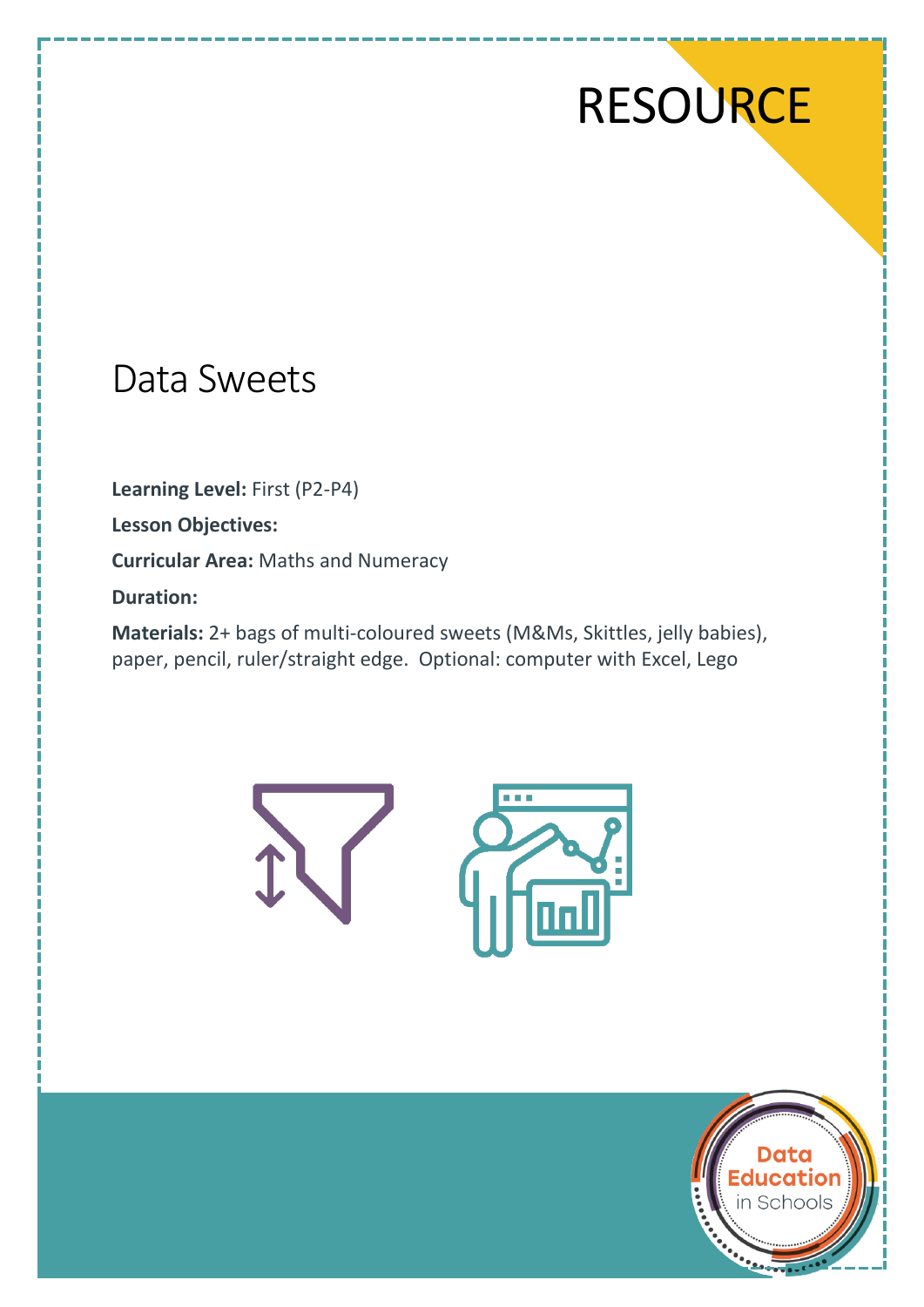## Introduction

We are going to gather data about sweets and learn how we can explain what we have discovered in a data visualisation. This activity is a simple way of introducing data analysis and simple visualisation to children. This activity can be done with items commonly available at home with an optional extension to use a computer and internet access.

## **Materials**

- 2+ bags of multi-coloured sweets (M&Ms, Skittles, jelly babies)
- Paper, pencil, ruler/straight edge.
- Optional: computer with Excel, Lego

#### Activity

#### *Part 1: Collect your data*

1. Open one bag of sweets and organise them so each colour is in a separate pile.



2. Write down how many sweets of each colour are in the bag. You can do this on a piece of paper using a tally chart or if you prefer you can use a computer and an excel sheet.

| <b>Colour</b> | <b>Tally</b>  | <b>Number</b> |
|---------------|---------------|---------------|
| red           | Ш             | 4             |
| green         | Шł            | 5             |
| orange        | <b>UHT 11</b> |               |
| yellow        | <b>HH III</b> | 8             |
| purple        |               |               |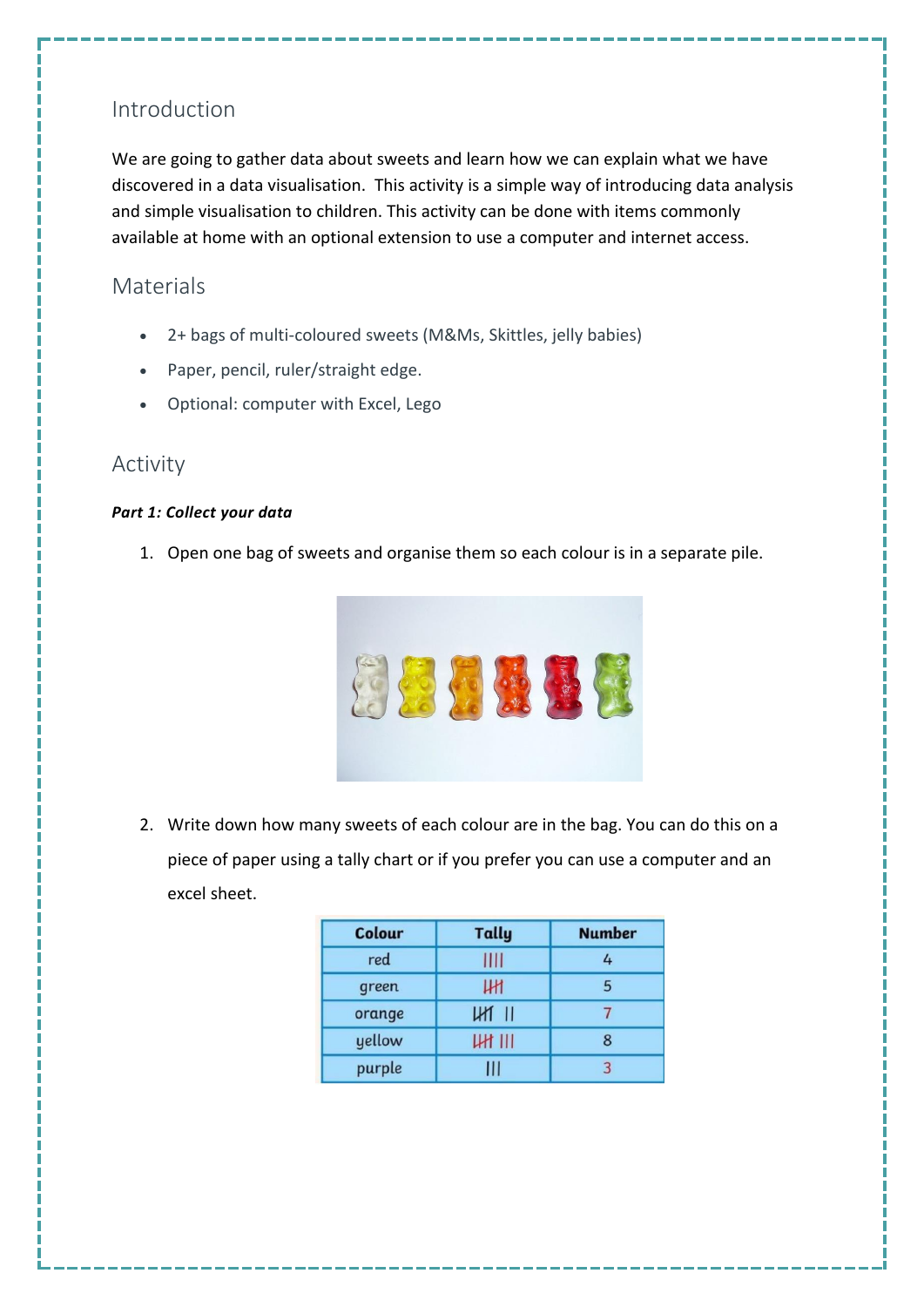3. Do the same for each bag of sweets that you have. At the end you should have a table that shows how many sweets of each colour are in each bag.

| <b>Colour</b> | Bag 1 | Bag 2 | Bag 3       |
|---------------|-------|-------|-------------|
| red           | 3     | 2     |             |
| green         | 5     | 3     | 3           |
| orange        | 6     | 4     | $\mathbf 2$ |
| yellow        | 3     |       | 6           |
| purple        | 3     |       |             |

#### *Part 2: Analyse your data*

4. Create your axes. Put colour along the bottom and numbers up the side. You can make your axes on paper or using a Lego base.



5. Draw a bar for each colour in your first bag. It is important that you use the same colour for all your bars. You can use a ruler or the edge of a box to draw your bars. There are lots of ways you can make your chart.